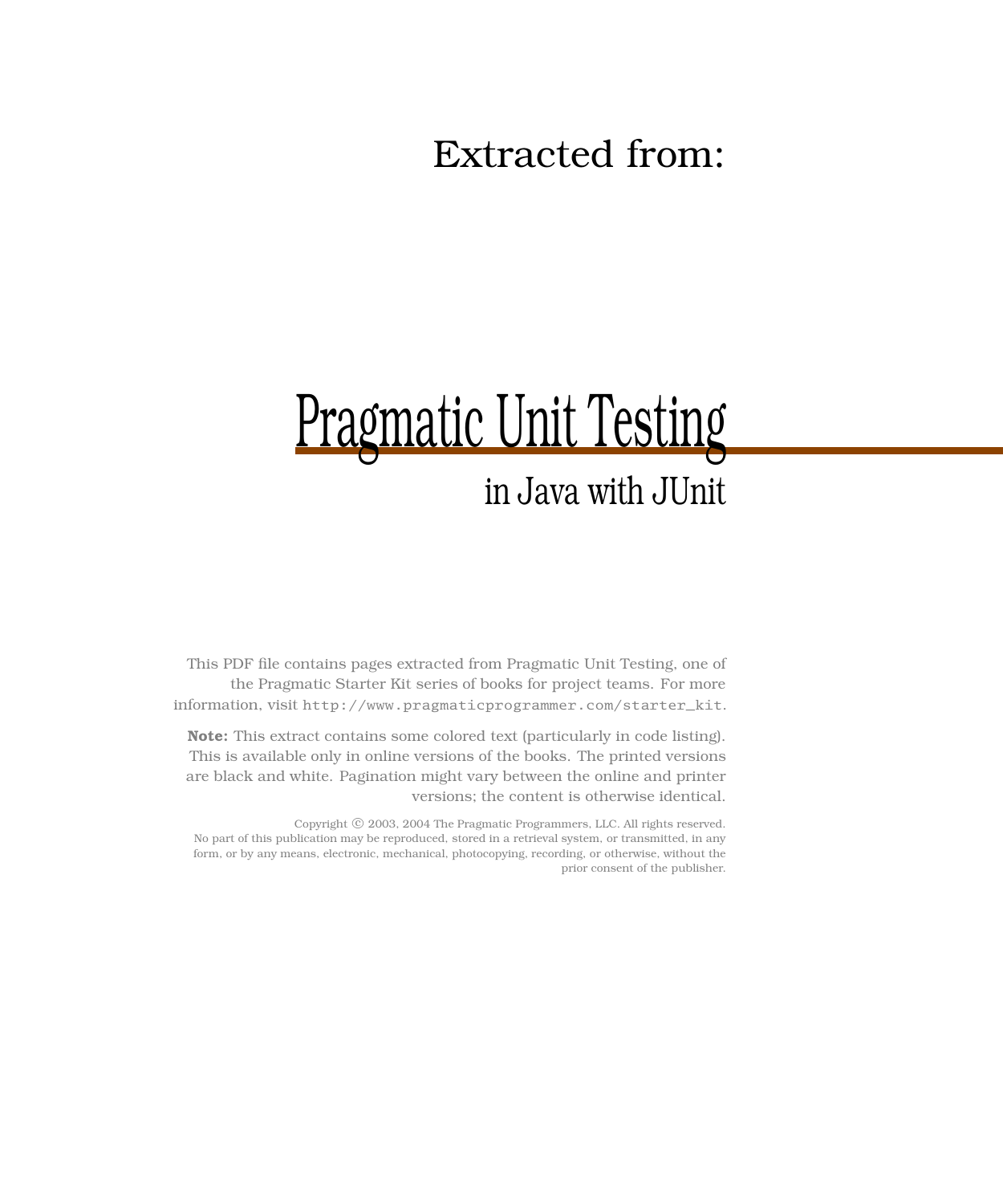## Chapter 6

# Using Mock Objects

The objective of unit testing is to exercise just one method at a time, but what happens when that method depends on other things—hard-to-control things such as the network, or a database, or even a servlet engine?

What if your code depends on other parts of the system maybe even many other parts of the system? If you're not careful, you might find yourself writing tests that end up initializing nearly every system component just to give the tests enough context in which to run. Not only is this time consuming, it also introduces a ridiculous amount of coupling into the testing process: someone goes and changes an interface or a database table, and suddenly the setup code for your poor little unit test dies mysteriously. Even the best-intentioned developers will become discouraged after this happens a few times, and eventually may abandon all testing. But there are techniques we can use to help.

In movie and television production, crews will often use standins or doubles for the real actors. In particular, while the crews are setting up the lights and camera angles, they'll use lighting doubles: inexpensive, unimportant people who are about the same height and complexion as the expensive, important actors lounging safely in their luxurious trailers.

The crew then tests their setup with the lighting doubles, measuring the distance from the camera to the stand-in's nose, adjusting the lighting until there are no unwanted shad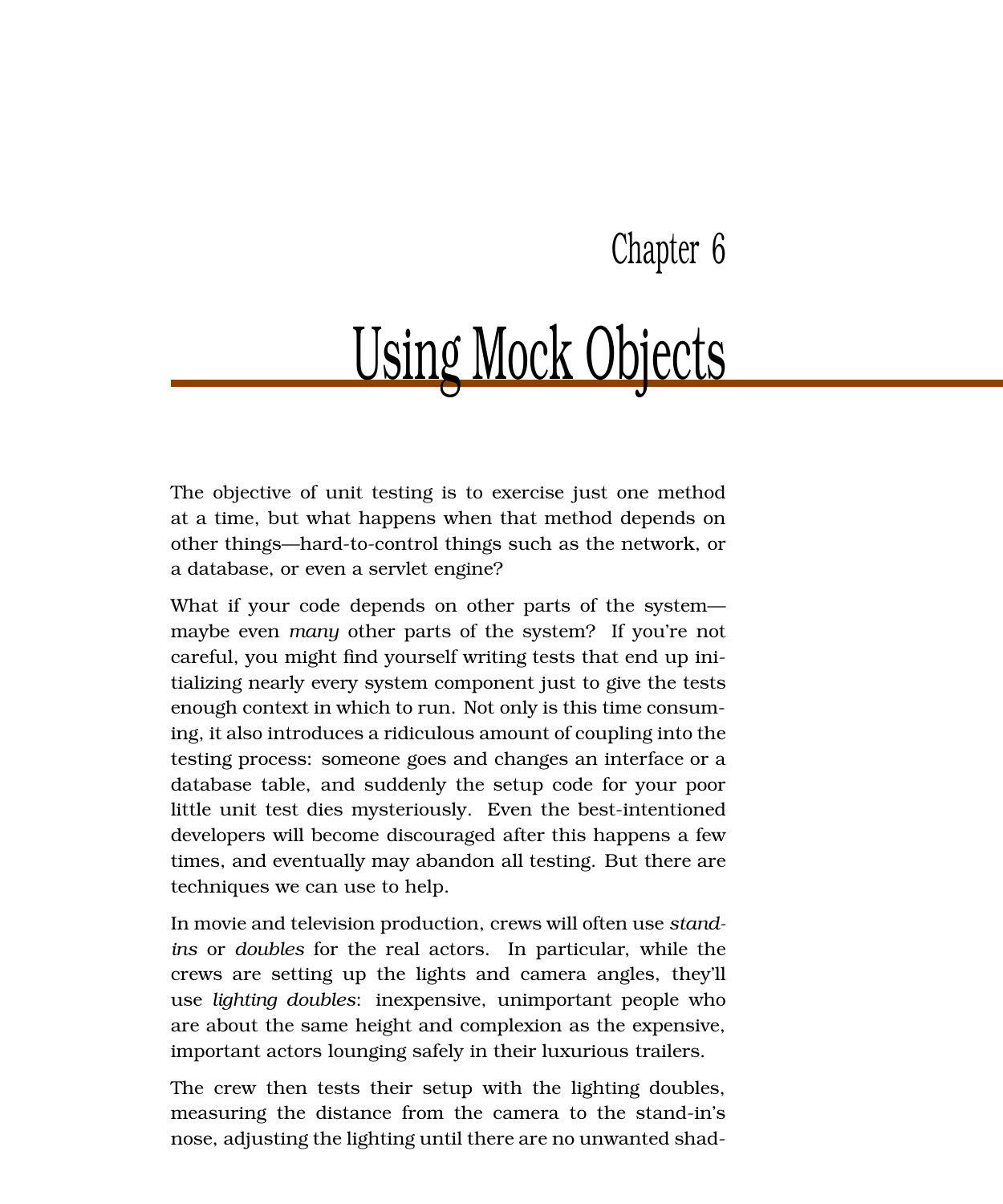ows, and so on, while the obedient stand-in just stands there and doesn't whine or complain about "lacking motivation" for their character in this scene.

So what we're going to do in unit testing is similar to the use of lighting doubles in the movies: we'll use a cheap stand-in that is kind of close to the real thing, at least superficially, but that will be easier to work with for our purposes.

#### 6.1 Simple Stubs

What we need to do is to stub out all those uncooperative parts of the rest of the real world and replace each of them with a more complicit ally—our own version of a "lighting double." For instance, perhaps we don't want to test against the real database, or with the real, current, wall-clock time. Let's look at a simple example.

Suppose throughout your code you call your own getTime() method to return the current time. It might be defined to look something like this:

```
public long getTime() {
  return System.currentTimeMillis();
}
```
(In general, we usually suggest wrapping calls to facilities outside the scope of the application to better encapsulate them and this is a good example.) Since the concept of current time is wrapped in a method of your own writing, you can easily change it to make debugging a little easier:

```
public long getTime() {
  if (debug) {
   return debug_cur_time;
  } else {
   return System.currentTimeMillis();
  }
}
```
You might then have other debug routines to manipulate the system's idea of "current time" to cause events to happen that you'd have to wait around for otherwise.

This is one way of stubbing out the real functionality, but it's messy. First of all, it only works if the code consistently calls your own getTime() and does not call the Java method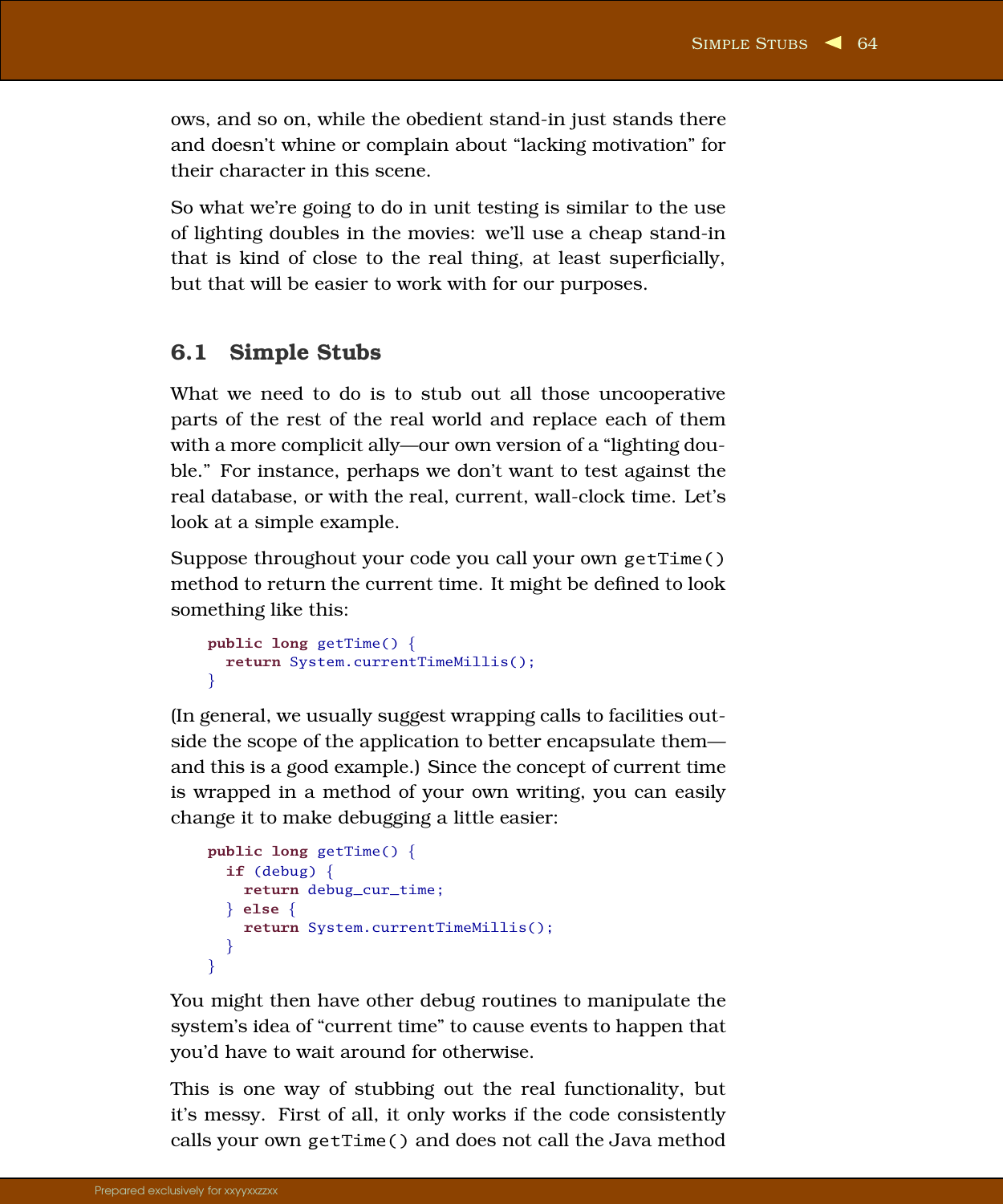System.currentTimeMillis() directly. What we need is a slightly cleaner—and more object-oriented—way to accomplish the same thing.

#### 6.2 Mock Objects

Fortunately, there's a testing pattern that can help: mock objects. A mock object is simply a debug replacement for a realworld object. There are a number of situations that come up where mock objects can help us. Tim Mackinnon [MFC01] offers the following list:

- The real object has nondeterministic behavior (it produces unpredictable results, like a stock-market quote feed.)
- The real object is difficult to set up.
- The real object has behavior that is hard to trigger (for example, a network error).
- The real object is slow.
- The real object has (or is) a user interface.
- The test needs to ask the real object about how it was used (for example, a test might need to confirm that a callback function was actually called).
- The real object does not yet exist (a common problem when interfacing with other teams or new hardware systems).

Using mock objects, we can get around all of these problems. The three key steps to using mock objects for testing are:

- 1. Use an interface to describe the object
- 2. Implement the interface for production code
- 3. Implement the interface in a mock object for testing

The code under test only ever refers to the object by it's interface, so it can remain blissfully ignorant as to whether it is using the real object or the mock. Let's take another look at our time example. We'll start by creating an interface for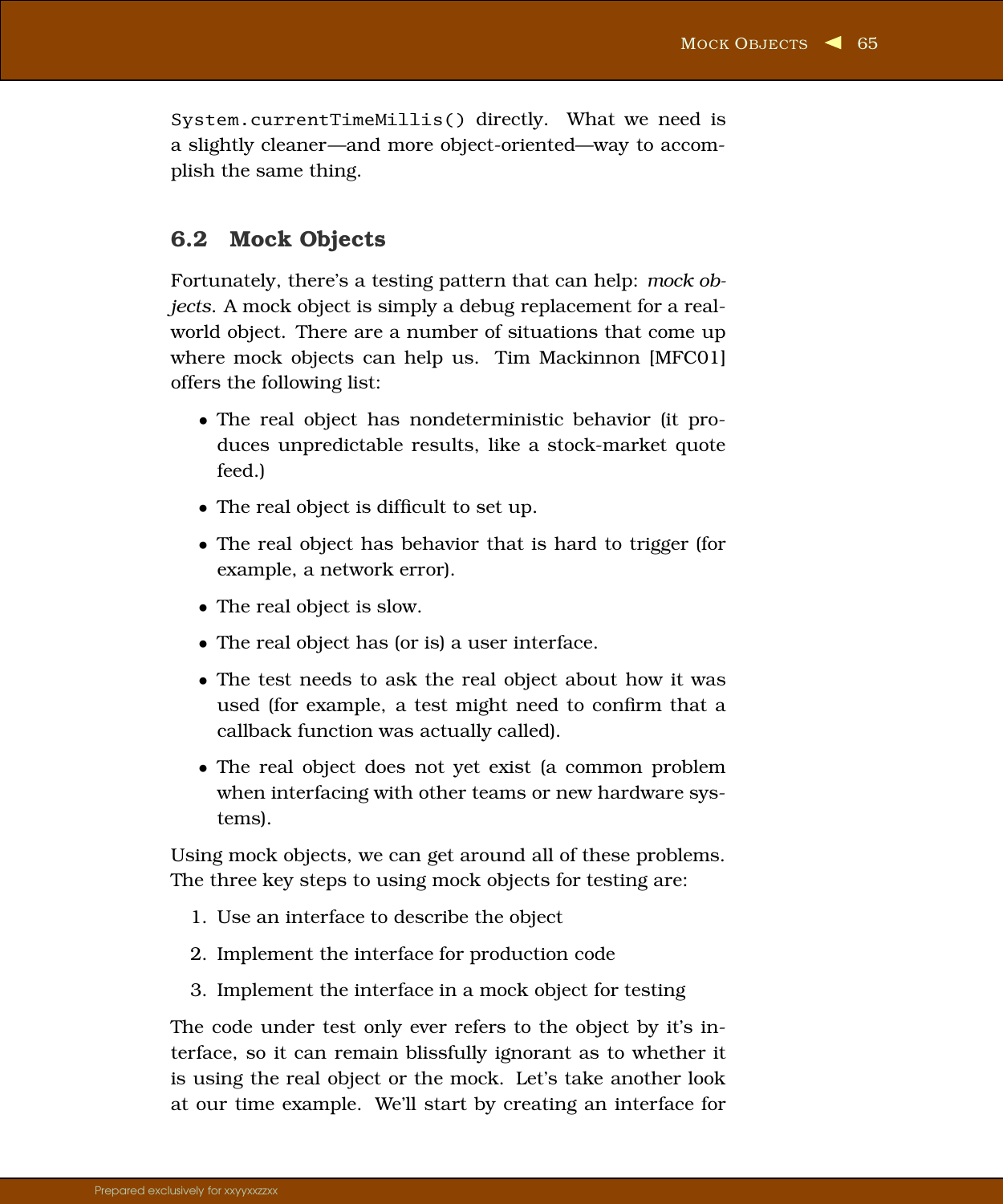Environmental.java

Environmental.java

SystemEnvironment.java

SystemEnvironment.java

MockSystemEnvironment.java

VlockSystemEnvironment.java

a number of real-world environmental things, one of which is the current time:

```
public interface Environmental {
  public long getTime();
  // Other methods omitted...
}
```
Next, we create the real implementation:

```
public class SystemEnvironment implements Environmental {
 public long getTime() {
   return System.currentTimeMillis();
  }
  // other methods ...
}
```
And finally, the mock implementation:

```
public class MockSystemEnvironment
  implements Environmental {
 public long getTime() {
   return current_time;
 }
 public void setTime(long aTime) {
   current_time = aTime;
 }
 private long current_time;
  // ...
}
```
Note that in the mock implementation, we've added the additional method setTime() (and the corresponding private variable) that allows you to control the mock object.

Now suppose we've written a new method that depends on the getTime() method. Some details are omitted, but the part we're interested in looks like this:

```
Line 1 import java.util.Calendar;
   -
     public class Checker \{-
  5 public Checker(Environmental anEnv) {
         env = anEnv;\mathcal{F}-
        /**
  10 * After 5 o'clock, remind people to go home
  - * by playing a whistle
        - */
  - public void reminder() {
        Calendar cal = Calendar.getInstance();15 cal.setTimeInMillis(env.getTime());
         int hour = cal.get(Calendar.HOUR_OF_DAY);
   -
         if (hour >= 17) { // 5:00PM
```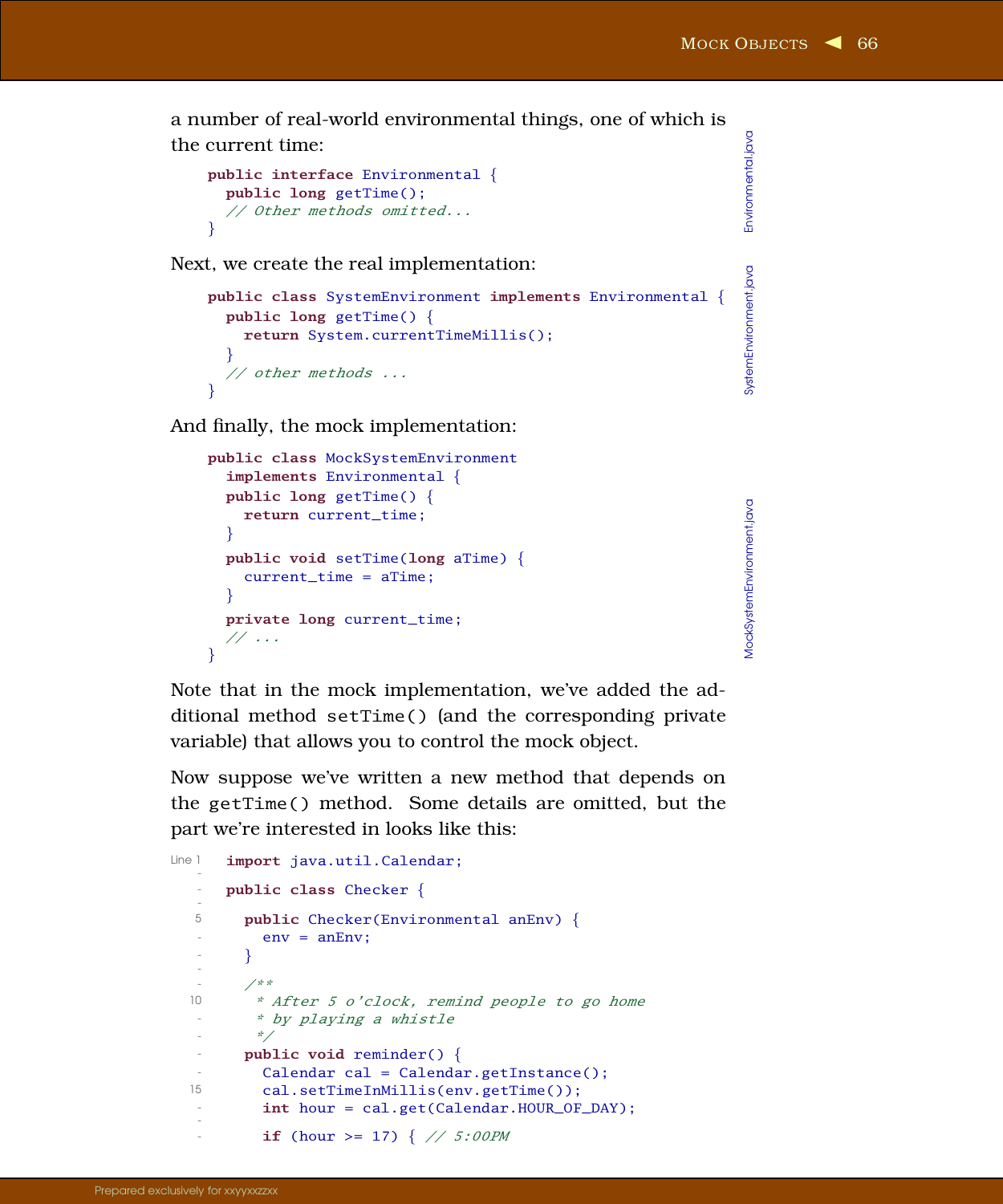Checker.java

```
env.playWavFile("quit_whistle.wav");
20 }
 -
- }
 -
      - // ...
25
- private Environmental env;
- }
 -
```
In the production environment—the real world code that gets shipped to customers—an object of this class would be initialized by passing in a real SystemEnvironment. The test code, on the other hand, uses a MockSystemEnvironment.

The code under test that uses env.getTime() doesn't know the difference between a test environment and the real environment, as they both implement the same interface. You can now write tests that exploit the mock object by setting the time to known values and checking for the expected behavior.

In addition to the getTime() call that we've shown, the Environmental interface also supports a playWavFile() method call (used on line 19 in Checker.java above). With a bit of extra support code in our mock object, we can also add tests to see if the playWavFile() method was called without having to listen to the computer's speaker.

```
public void playWavFile(String filename) {
  playedWav = true;
}
public boolean wavWasPlayed() {
  return playedWav;
}
public void resetWav() {
  playedWav = false;
}
private boolean playedWav = false;
```
Putting all of this together, a test using this setup would go something like this:

```
Line 1 import junit.framework.*;
      import java.util.Calendar;
   -
     public class TestChecker extends TestCase {
  5
       public void testQuittingTime() {
   -
         - MockSystemEnvironment env =
  - new MockSystemEnvironment();
  10
```
**MockSystemEnvironment.java** MockSystemEnvironment.java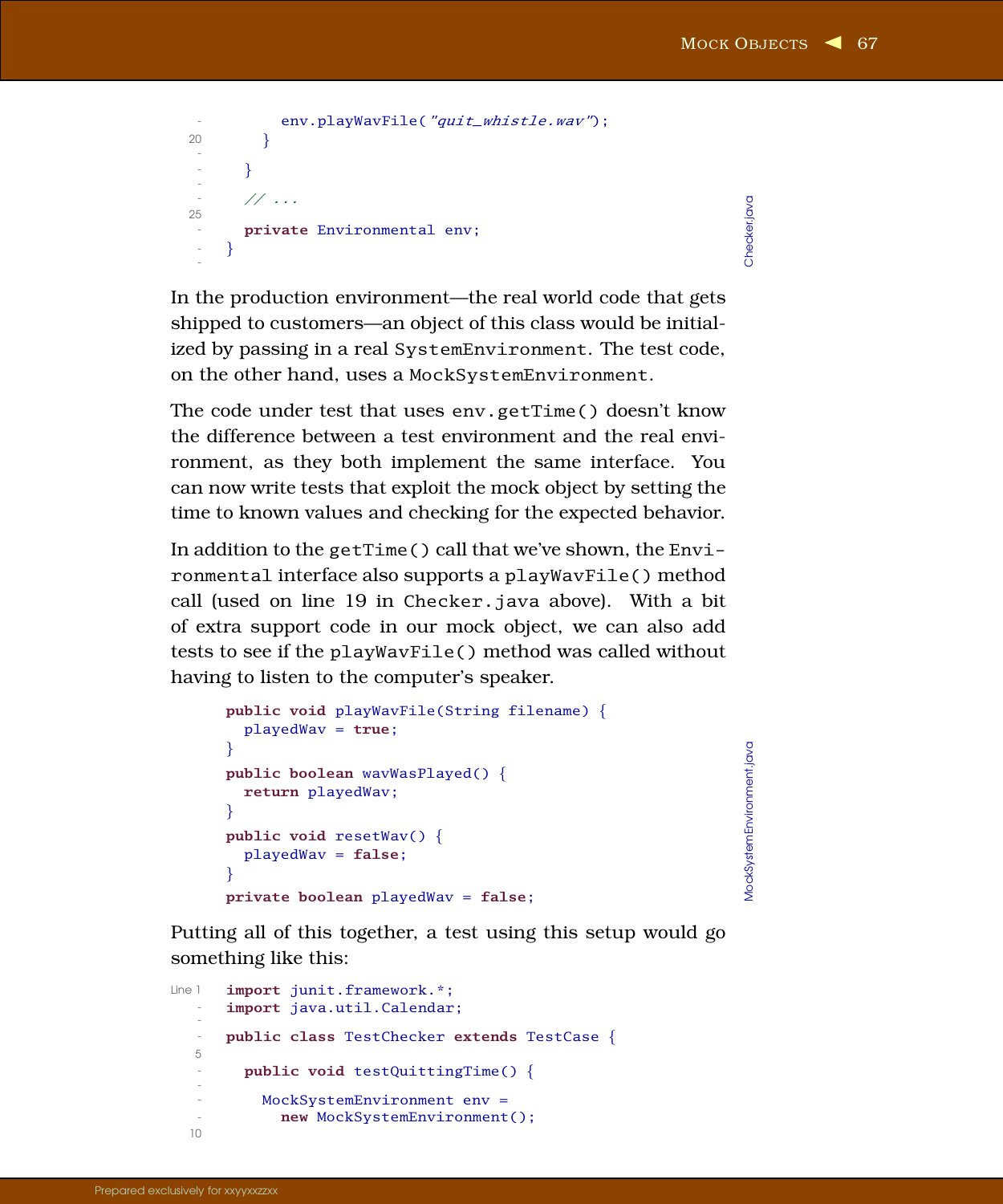TestChecker.java

estChecker.java

```
- // Set up a target test time
- Calendar cal = Calendar.getInstance();
- cal.set(Calendar.YEAR, 2004);
 - cal.set(Calendar.MONTH, 10);
15 cal.set(Calendar.DAY_OF_MONTH, 1);
 - cal.set(Calendar.HOUR_OF_DAY, 16);
 - cal.set(Calendar.MINUTE, 55);
 - long t1 = cal.getTimeInMillis();
 -
20 env.setTime(t1);
 -
      Checker <b>checker</b> = new <b>Checker</b>(env);-
       - // Run the checker
25 checker.reminder();
 -
      - // Nothing should have been played yet
- assertFalse(env.wavWasPlayed());
 -
30 // Advance the time by 5 minutes
t1 \div (5 * 60 * 1000);- env.setTime(t1);
-
 - // Now run the checker
35 checker.reminder();
-
- // Should have played now
- assertTrue(env.wavWasPlayed());
 -
40 // Reset the flag so we can try again
 - env.resetWav();
-
 - // Advance the time by 2 hours and check
 - t1 += 2 * 60 * 60 * 1000;
45 env.setTime(t1);
 -
- checker.reminder();
- assertTrue(env.wavWasPlayed());
- }
50 }
```
The code creates a mock version of the application environment at line 9. Lines 12 though 20 set up the fake time that we'll use, and then sets that in the mock environment object.

By line 25 we can run the reminder() call, which will (unwittingly) use the mock environment. The assert on line 28 makes sure that the .wav file has not been played yet, as it is not yet quitting time in the mock object environment. But we'll fix that in short order; line 32 puts the mock time exactly equal to quitting time (a good boundary condition, by the way). The assert on line 38 makes sure that the .wav file did play this time around.

Finally, we'll reset the mock environment's .wav file flag at line 41 and test a time two hours later. Notice how easy it is to alter and check conditions in the mock environment—you don't have to bend over and listen to the PC's speaker, or reset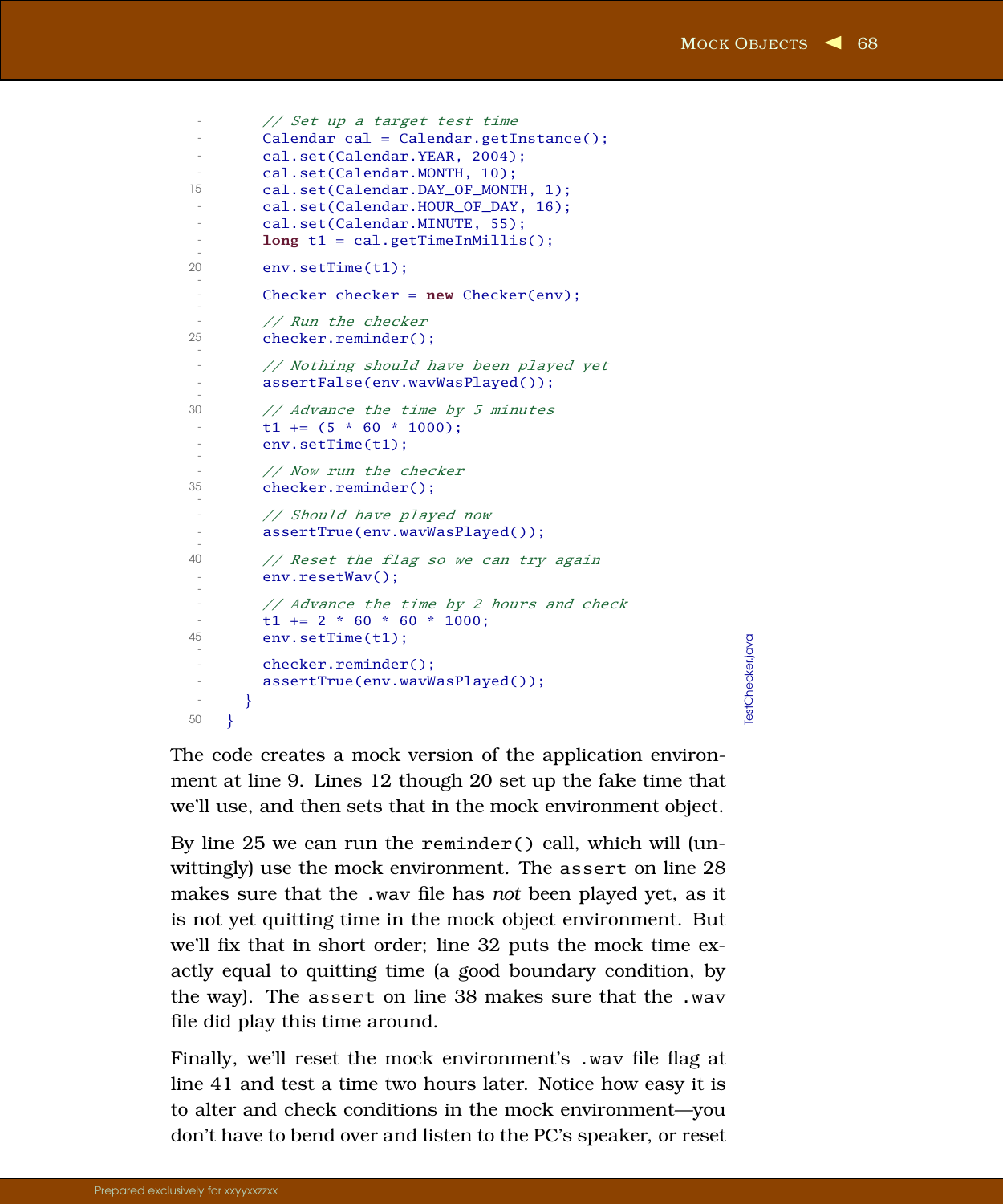TemperatureServlet.java

emperatureServlet.javo

the clock, or pull wires, or anything like that.

Because we've got an established interface to all system functions, people will (hopefully) be more likely to use it instead of calling methods such as System.currentTimeMillis() directly, and we now have control over the behavior behind that interface.

And that's all there is to mock objects: faking out parts of the real world so you can concentrate on testing your own code easily. Let's look at a more complicated example next.

#### 6.3 Testing a Servlet

Servlets are chunks of code that a Web server manages: requests to certain URLs are forwarded to a servlet container (or manager) such as Jakarta Tomcat, $1$  which in turn invokes the servlet code. The servlet then builds a response that it sends back to the requesting browser. From the end-user's perspective, it's just like accessing any other page.

The listing below shows part of the source of a trivial servlet that converts temperatures from Fahrenheit to Celsius. Let's step quickly through its operation.

```
Line 1 public void doGet(HttpServletRequest req,
                      - HttpServletResponse res)
  - throws ServletException, IOException
  - {
  5 String str_f = req.getParameter("Fahrenheit");
   -
      res.setContentType("text/html");
  - PrintWriter out = res.getWriter();
   -
  10 try {
  - int temp_f = Integer.parseInt(str_f);
  \frac{1}{2} double temp_c = (temp_f - 32)*5.0 /9.0;
       out.println("Fahrenheit: " + temp_f +
                     ", Celsius: " + temp_c);15 } catch (NumberFormatException e) {
  - out.println("Invalid temperature: " + str_f);
  - }
  - }
```
When the servlet container receives the request, it automatically invokes the servlet method doGet(), passing in two parameters: a request and a response.

<sup>&</sup>lt;sup>1</sup>http://jakarta.apache.org/tomcat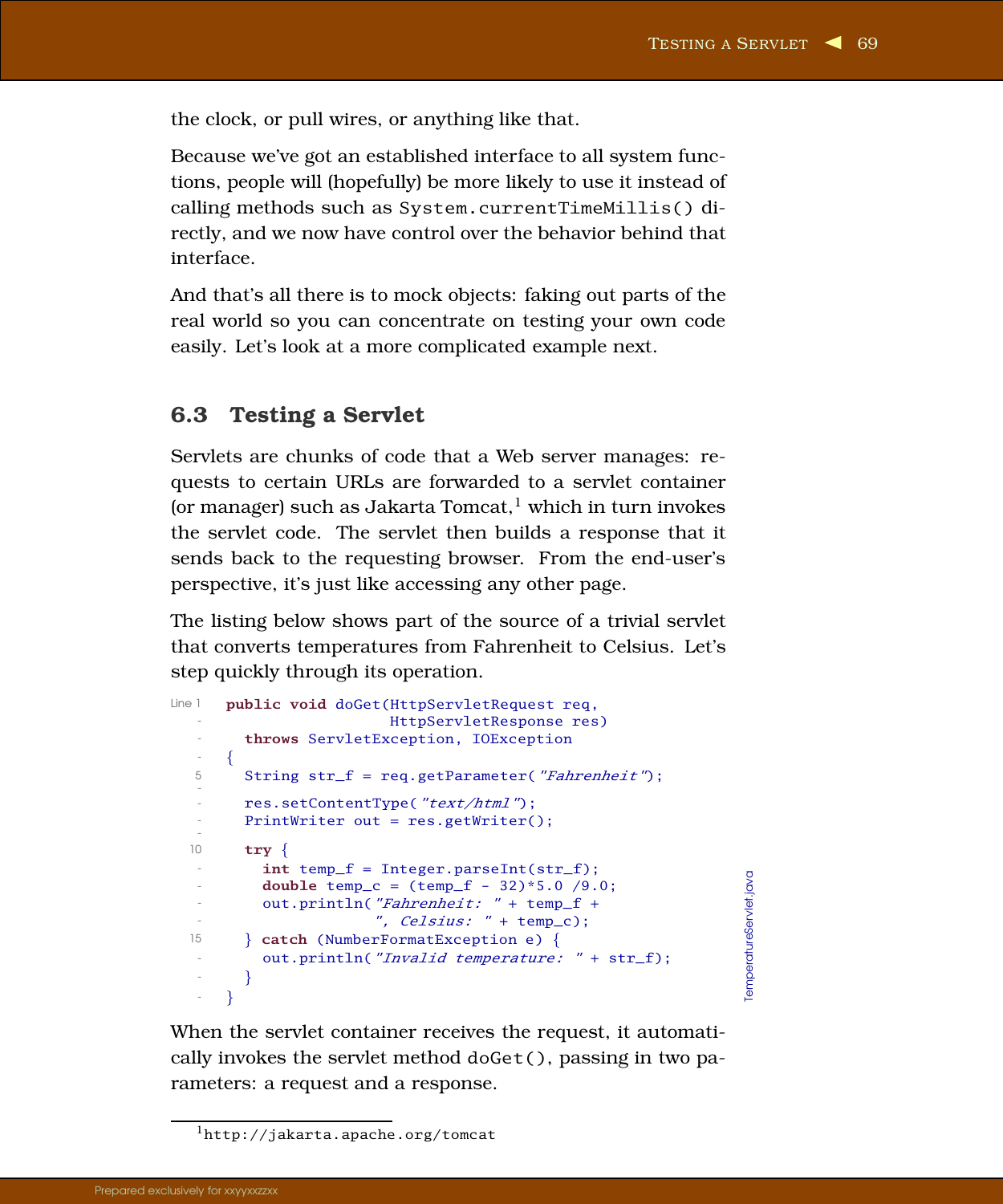The request parameter contains information about the request. The servlet uses this parameter to get the contents of the field Fahrenheit. It then converts the value to Celsius before writing the result back to the user. (The response object contains a factory method that returns a PrintWriter object, which does the actual writing.) If an error occurs converting the number (perhaps the user typed "boo!" instead of a temperature into the form's temperature field), we catch the exception and report the error in the response.

This snippet of code runs in a fairly complex environment: it needs a Web server and a servlet container, and it requires a user sitting at a browser to interact with it. This is hardly the basis of a good automated unit test. Mock objects to the rescue!

The interface to the servlet code is pretty simple: as we mentioned before, it receives two parameters, a request and a response. The request object must be able to provide a reasonable string when its getParameter() method is called, and the response object must support setContentType() and getWriter().

Both HttpServletRequest and HttpServletResponse are interfaces, so all we have to do is whip up a couple of classes that implement the interfaces and we're set. Unfortunately, when we look at the interface, we discover that we'll need to implement dozens of methods just to get the code to compile it's not as easy as the slightly contrived time/wav-file example above. Fortunately, other folks have already done the hard work for us.

Mackinnon, Freeman, and Craig [MFC01] introduced the formalization of mock objects and have also developed the code for a mock object framework for Java programmers.<sup>2</sup> In addition to the basic framework code that makes it easier to develop mock objects, the mock objects package comes with a number of application-level mock objects.

You'll find mock output objects (including PrintStream, and PrintWriter), objects that mock the java.sql library, and

<sup>2</sup>http://www.mockobjects.com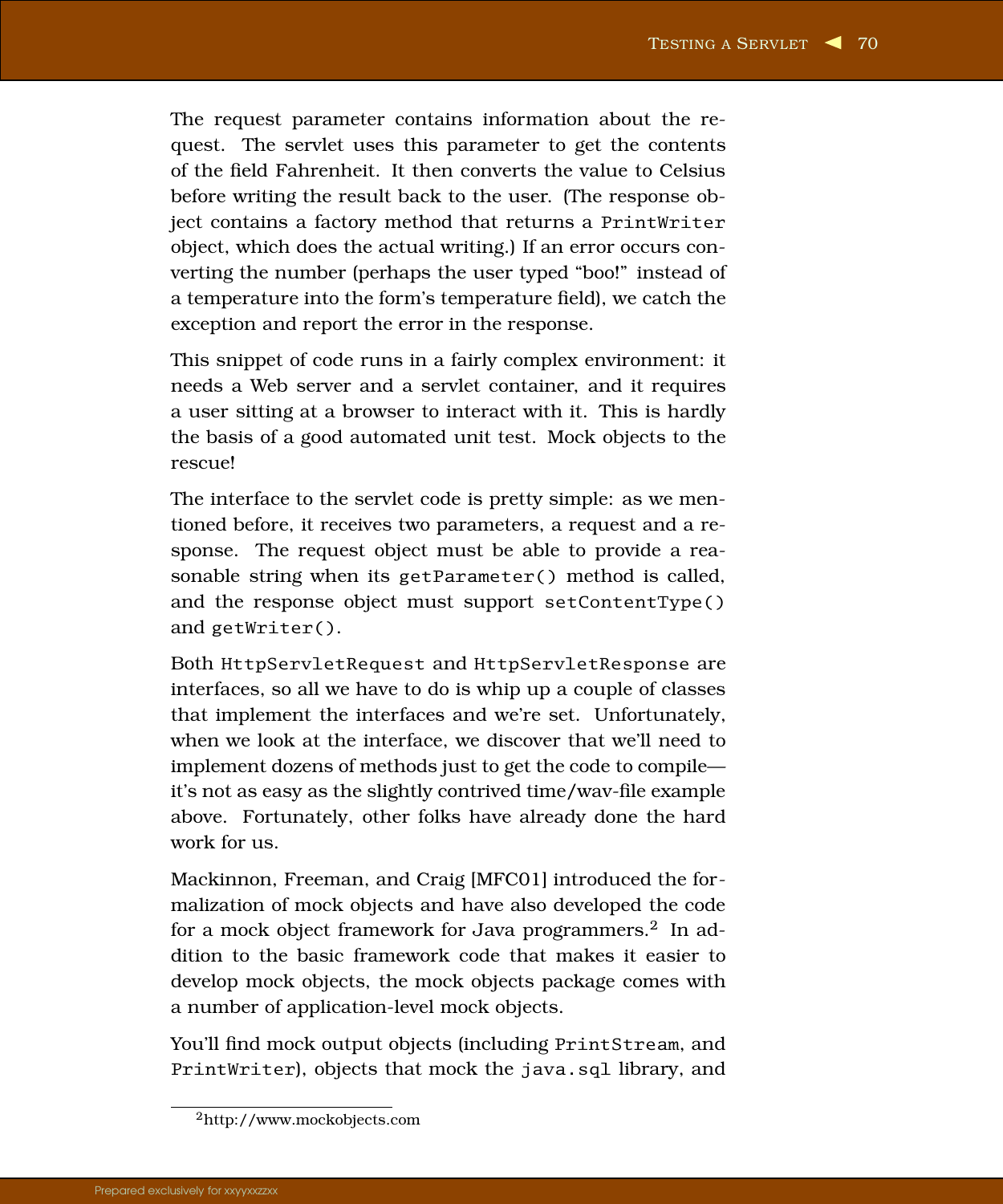TestTempServlet.java

estTempServlet.java

classes for testing in a servlet environment. In particular, it provides mocked-up versions of HttpServletRequest and HttpServletResponse, which by an incredible coincidence are the types of the parameters of the method we want to test.

We can use their package to rig the tests, much as we faked out setting the time in the earlier example:

```
Line 1 import junit.framework.*;
     import com.mockobjects.servlet.*;
  -
     public class TestTempServlet extends TestCase {
  5
  - public void test_bad_parameter() throws Exception {
  - TemperatureServlet s = new TemperatureServlet();
  - MockHttpServletRequest request =
          new MockHttpServletRequest();
 10 MockHttpServletResponse response =
  - new MockHttpServletResponse();
  -
       request.setupAddParameter("Fahrenheit", "boo!");
  - response.setExpectedContentType("text/html");
 15 s.doGet(request,response);
       response.verify();
         assertEquals('Invalid temperature: bool)\n^n,
  - response.getOutputStreamContents());
  - }
 20
  - public void test_boil() throws Exception {
  - TemperatureServlet s = new TemperatureServlet();
  - MockHttpServletRequest request =
  - new MockHttpServletRequest();
 25 MockHttpServletResponse response =
          new MockHttpServletResponse();
  -
  - request.setupAddParameter("Fahrenheit", "212");
       response.setExpectedContentType("text/html");
 30 s.doGet(request,response);
  - response.verify();
         assertEquals("Fahrenheit: 212, Celsius: 100.\Diamondn",
  - response.getOutputStreamContents());
  - }
 35
     \mathcal{F}
```
We use a MockHttpServletRequest object to set up the context in which to run the test. On line 13 of the code, we set the parameter Fahrenheit to the value "boo!" in the request object. This is equivalent to the user entering "boo!" in the corresponding form field in the browser; our mock object eliminates the need for human input when the test runs.

On line 14, we tell the response object that we expect the method under test to set the response's content type to be text/html. Then, on lines 16 and 31, after the method under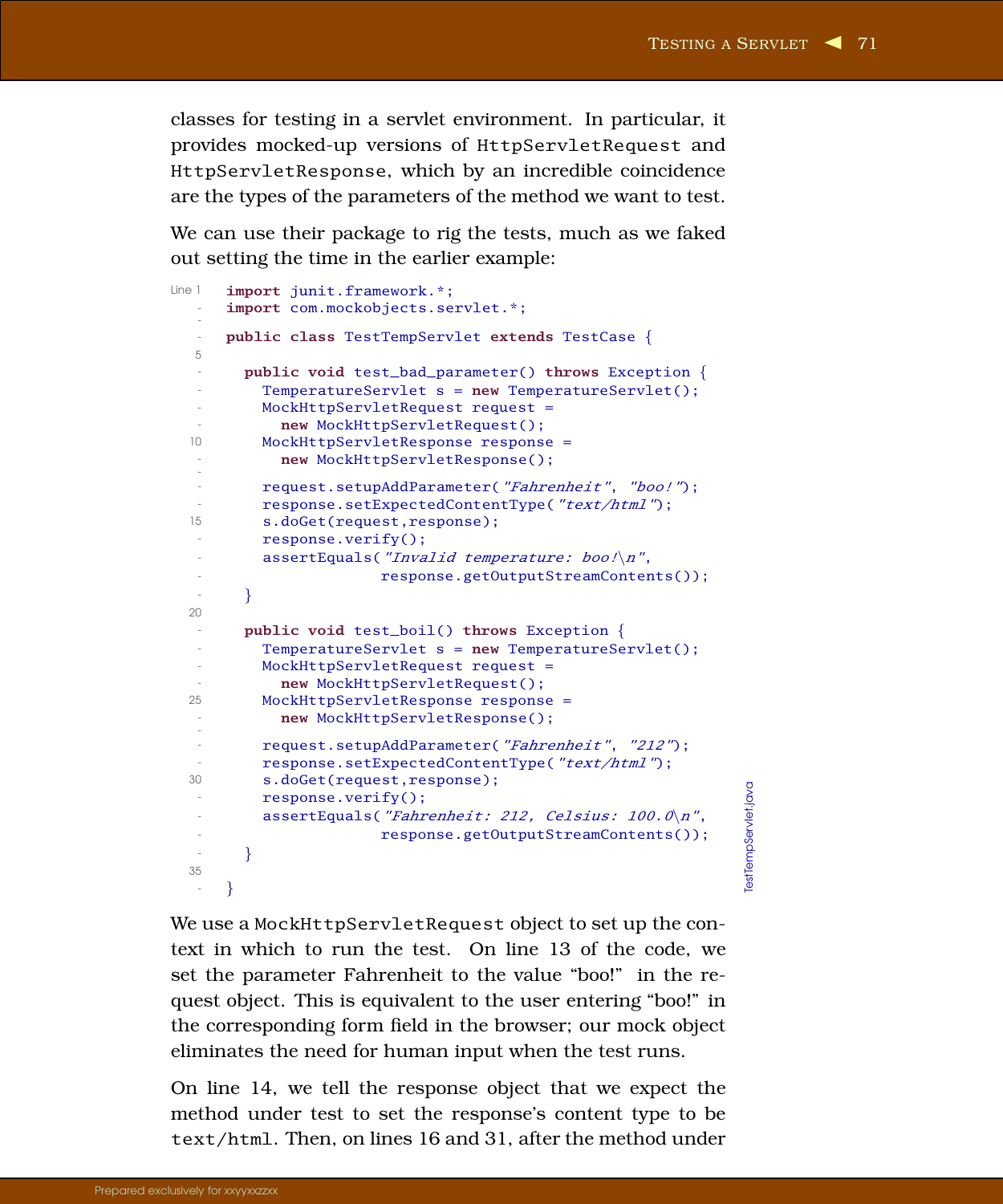test has run, we tell the response object to verify that this happened. Here, the mock object eliminates the need for a human to check the result visually. This example shows a pretty trivial verification; in reality, mock objects can verify that fairly complex sequences of actions have been performed, and they can check that methods have been called the correct number of times.

Mock objects can also record the data that was given to them. In our case, the response object receives the text that our servlet wants to display on the browser. We can query this value (lines 18 and 33) to check that we're returning the text we were expecting.

#### 6.4 Easy Mock Objects

If the thought of writing all these mock object classes is intimidating, you might want to take a look at Easy-Mock, $3$  a convenient Java API for creating mock objects dynamically.

Easy-Mock uses a very interesting method to specify which method calls to a mocked-out interface are allowed and what their return values should be: you specify which method calls should exist by calling them! The mock control object lets you specify a record mode and a replay mode for the corresponding mock object. While the object is in record mode, you go ahead and call the methods you are interested in and set the desired return values. Once that's finished, you switch over to replay mode. Now when you call those methods, you'll get the return values you specified.

Any remaining methods will throw a runtime exception if they are called—but the nice part is that you don't have to define any of that.

For example, suppose we have an interface for a Jukebox hardware controller that has over a dozen methods, but we're only interested in one for this demonstration. (Note that we're not really testing anything here, but are just showing how you set up and use an EasyMock object. Obviously, the whole



 $3$ http://www.easymock.org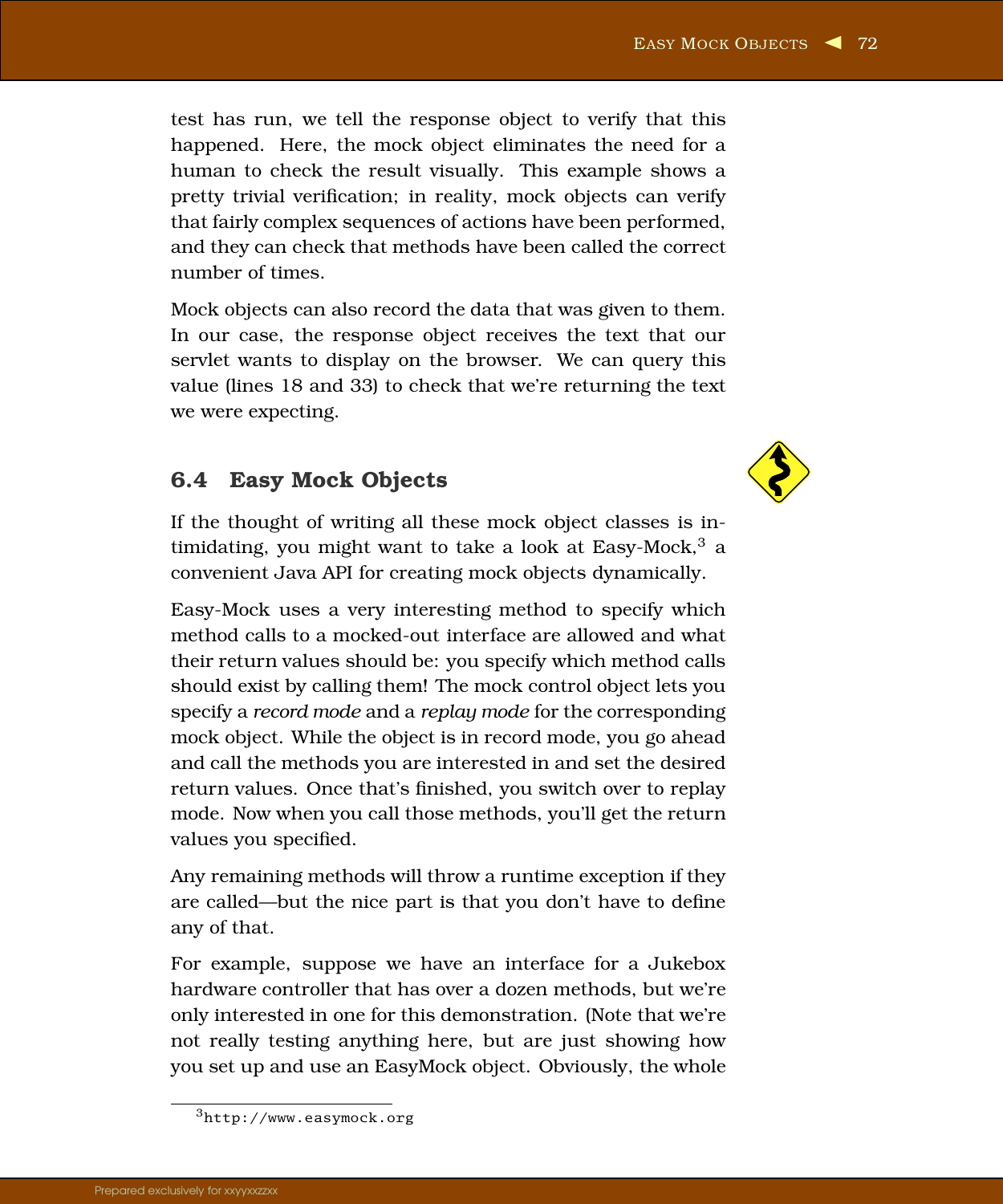TestJukebox.java

estJukebox.java

point of using a mock object is to allow you to test something that depends on the object you're mocking up.)

```
Line 1 import junit.framework.*;
     import org.easymock.MockControl;
  -
    - public class TestJukebox extends TestCase {
  5
     private Jukebox mockJukebox;
     - private MockControl mockJukebox_control;
  -
  - protected void setUp() {
 10 // Create a control handle to the Mock object
  - mockJukebox_control =
  - MockControl.createControl(Jukebox.class);
  -
  - // And create the Mock object itself
  15 mockJukebox =
  - (Jukebox) mockJukebox_control.getMock();
  - }
  -
  - public void testEasyMockDemo() {
 20
  - // Set up the mock object by calling
  - // methods you want to exist
  - mockJukebox.getCurrentSong();
  - mockJukebox_control.setReturnValue(
 <sup>25</sup> "King Crimson -- Epitaph");
  -
  - // You don't have to worry about the other dozen
  - // methods defined in Jukebox...
  -
 30 // Switch from record to playback
  - mockJukebox_control.replay();
  -
       - // Now it's ready to use:
  - assertEquals("King Crimson -- Epitaph",
 35 mockJukebox.getCurrentSong());
  - }
  -
  - }
```
The code in the setUp() method for this test creates an empty mock object for the Jukebox interface, along with its control. The control starts off in record mode, so the call on line 23 will create a mock stub for the getCurrentSong() call that we want to use. The next line sets the return value for that method—that's all it takes.

Now we switch the mock object from record to replay mode (line 31), and finally the call on line 35 returns the value we just set up.

There are many other options; you can specify how many times a method should return a particular value, you can verify that methods which return void were actually called, and so on.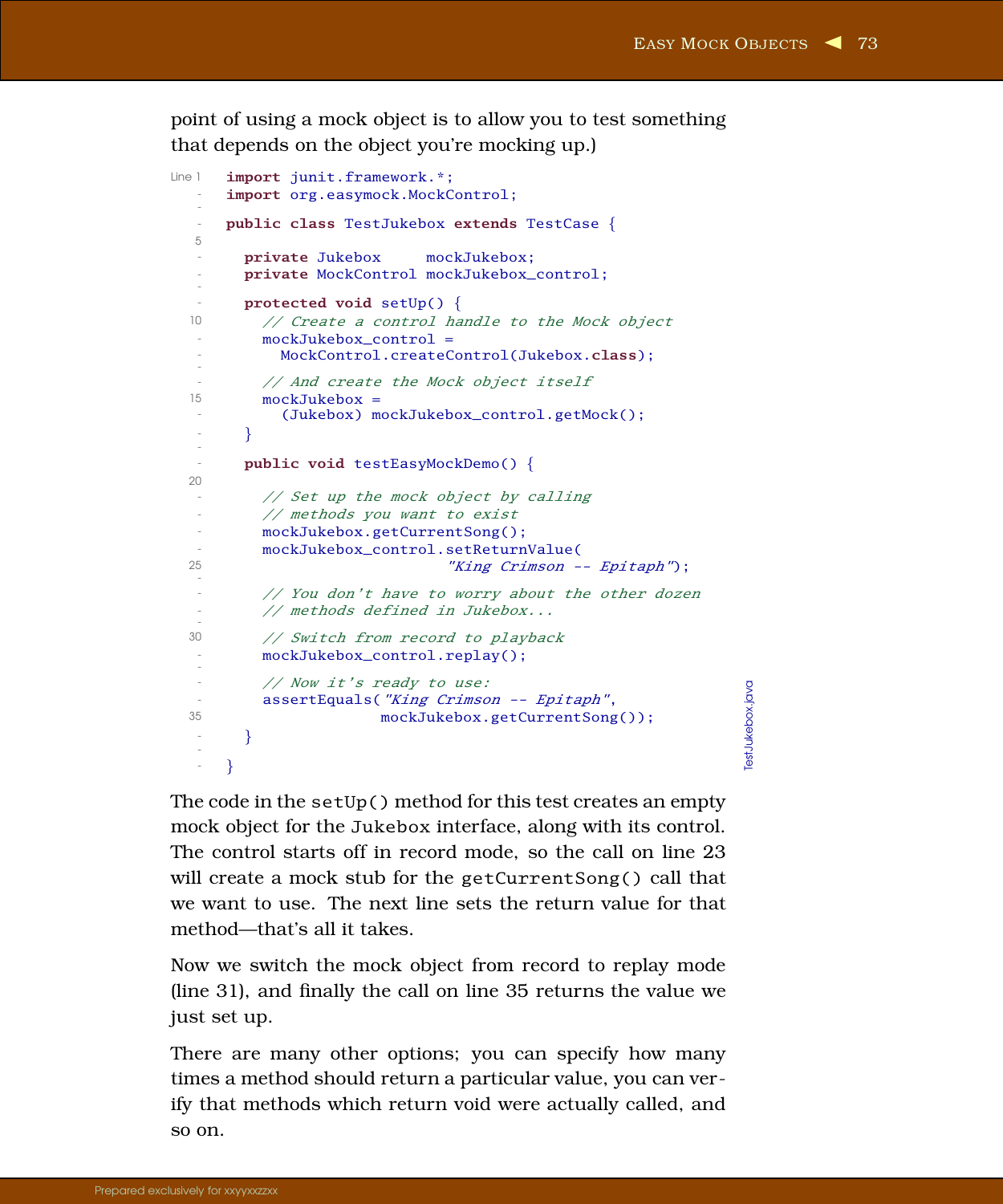There are also alternatives to mock objects, particularly in the servlet environment. The Jakarta Cactus system $4$  is a heavier-weight framework for testing server-side components. Compared to the mock objects approach, Cactus runs your tests in the actual target environment and tends to produce less fine-grained tests. Depending on your needs, this might or might not be a good thing.

#### Exercises

7. Come up with a simple mock object (by hand) for an MP3 player Answer control panel with the following methods:

```
import java.util.ArrayList;
public interface Mp3Player {
  /**
   * Begin playing the filename at the top of the
   * play list, or do nothing if playlist
   * is empty.
   */
  public void play();
  /**
   * Pause playing. Play will resume at this spot.
   */
  public void pause();
  /**
   * Stop playing. The current song remains at the
   * top of the playlist, but rewinds to the
   * beginning of the song.
   */
  public void stop();
  /** Returns the number of seconds into
   * the current song.
   */
  public double currentPosition();
  /**
   * Returns the currently playing file name.
   */
  public String currentSong();
  /**
   * Advance to the next song in the playlist
   * and begin playing it.
   */
  public void next();
  /**
   * Go back to the previous song in the playlist
   * and begin playing it.
   */
  public void prev();
```
<sup>4</sup>http://jakarta.apache.org/cactus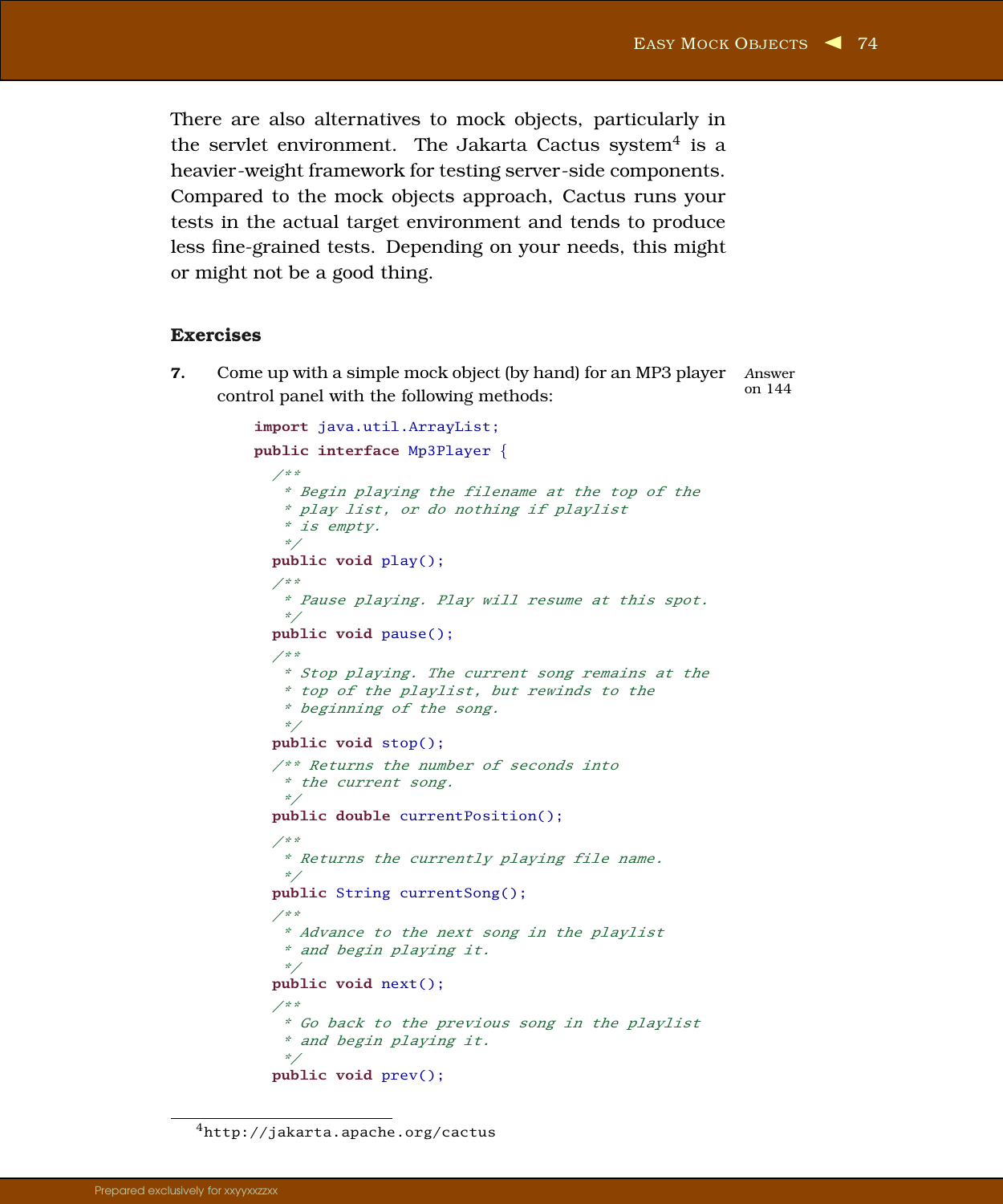Mp3Player.java

Mp3Player.java

```
/**
   * Returns true if a song is currently
   * being played.
   */
 public boolean isPlaying();
  /**
   * Load filenames into the playlist.
   */
 public void loadSongs(ArrayList names);
}
```
It should pass the following unit test:

```
import junit.framework.*;
import java.util.ArrayList;
public class TestMp3Player extends TestCase {
 protected Mp3Player mp3;
 protected ArrayList list = new ArrayList();
 public void setUp() {
   mp3 = new MockMp3Player();
   list = new ArrayList();
   list.add("Bill Chase -- Open Up Wide");
   list.add("Jethro Tull -- Locomotive Breath");
   list.add("The Boomtown Rats -- Monday");
   list.add("Carl Orff -- O Fortuna");
 }
 public void testPlay() {
   mp3.loadSongs(list);
    assertFalse(mp3.isPlaying());
   mp3.play();
    assertTrue(mp3.isPlaying());
    assertTrue(mp3.currentPosition() != 0.0);
   mp3.pause();
    assertTrue(mp3.currentPosition() != 0.0);
   mp3.stop();
    assertEquals(mp3.currentPosition(), 0.0, 0.1);
  }
 public void testPlayNoList() {
    // Don't set the list up
    assertFalse(mp3.isPlaying());
   mp3.play();
   assertFalse(mp3.isPlaying());
    assertEquals(mp3.currentPosition(), 0.0, 0.1);
   mp3.pause();
    assertEquals(mp3.currentPosition(), 0.0, 0.1);
   assertFalse(mp3.isPlaying());
   mp3.stop();
   assertEquals(mp3.currentPosition(), 0.0, 0.1);
    assertFalse(mp3.isPlaying());
  }
 public void testAdvance() {
    mp3.loadSongs(list);
   mp3.play();
    assertTrue(mp3.isPlaying());
```